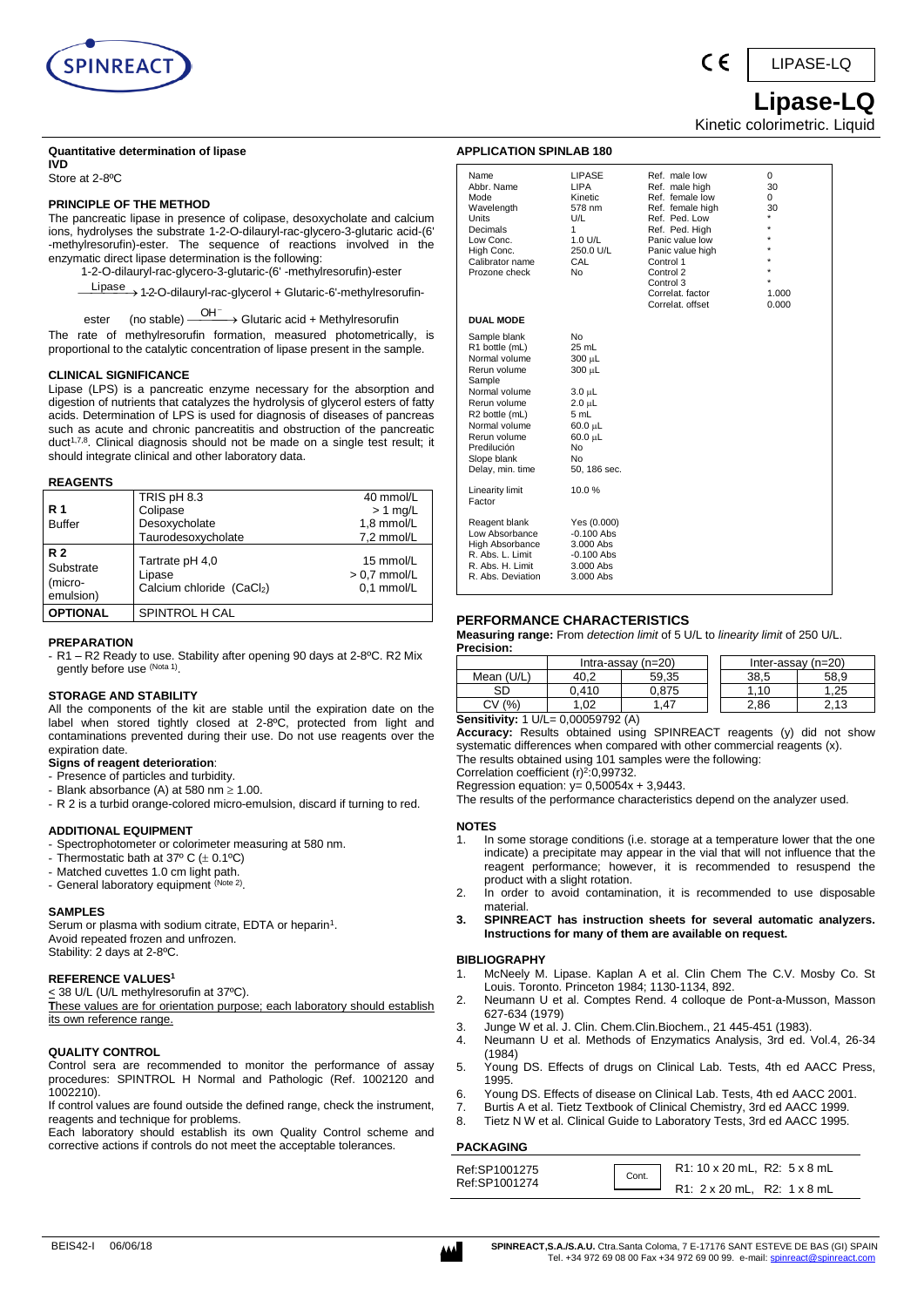

 $\epsilon$ 

LIPASE-LQ

 **Lipasa-LQ** Cinético colorimétrico. Líquido

## **Determinación cuantitativa de lipasa**

**IVD** Conservar a 2-8ºC

## **PRINCIPIO DEL MÉTODO**

La lipasa pancreática en presencia de colipasa, iones calcio y desoxicolato, hidroliza el sustrato 1-2-O-dilauril-rac-glicerol-3-glutárico-(6' metilresorufina)-ester. Las secuencias de las reacciones para la determinación directa de la lipasa son las siguientes:

1-2-O-dilauril-rac-glicerol-3-glutárico -(6' -metilresorufina)-ester

Lipasa 1-2-O-dilauril-rac-glicerol + Ácido glutárico-6'-etilresorufina-

ester (no estable) —<sup>OH⊤</sup>→ Ácido glutárico + Metilresorufina

La velocidad de formación de metilresorufina determinado fotometricamente, es proporcional a la concentración catalítica de lipasa en la muestra ensayada.

## **SIGNIFICADO CLÍNICO**

La lipasa (LPS) es una enzima pancreática necesaria para la absorción y digestión de los nutrientes, cataliza la hidrólisis de los esteres de glicerol de los ácidos grasos. La determinación de la LPS es útil para el diagnostico de enfermedades del páncreas como pancreatitis aguda y obstrucción pancreática<sup>1,7,8</sup>. El diagnostico clínico debe realizarse teniendo en cuenta todos los datos clínicos y de laboratorio.

## **REACTIVOS**

|            | TRIS pH 8,3             | 40 mmol/L      |
|------------|-------------------------|----------------|
| <b>R</b> 1 | Colipasa                | $> 1$ mg/L     |
| Tampón     | Desoxicolato            | 1.8 mmol/L     |
|            | Taurodesoxicolato       | 7,2 mmol/L     |
| <b>R2</b>  |                         |                |
| Substrato  | Tartrato pH 4,0         | 15 mmol/L      |
| (micro-    | Lipasa                  | $> 0.7$ mmol/L |
|            |                         |                |
| emulsión)  | Cloruro calcico (CaCl2) | 0.1 mmol/L     |

## **PREPARACIÓN**

R1 – R 2 Listos para su uso. Estabilidad una vez abierto 90 días a 2-8ºC. R2 Mezclar suavemente antes de usar <sup>(Nota 1)</sup>.

## **CONSERVACIÓN Y ESTABILIDAD**

Todos los componentes del kit son estables, hasta la fecha de caducidad indicada en la etiqueta del vial, cuando se mantienen los viales bien cerrados a 2-8ºC, protegidos de la luz y se evita su contaminación. No usar reactivos fuera de la fecha indicada.

**Indicadores de deterioro de los reactivos:**

- Presencia de partículas y turbidez.
- Absorbancias del Blanco a 580 nm> 1,00. R 2 micro-emulsión de color naranja, descartar si se vuelve roja.

#### **MATERIAL ADICIONAL**

- Espectrofotómetro o analizador para lecturas a 580 nm.
- Baño termoestatable a 37°C  $(\pm 0,1$ °C)
- Cubetas de 1,0 cm de paso de luz.
- Equipamiento habitual de laboratorio (Nota 2).

#### **MUESTRAS**

Suero o plasma con citrato sódico, EDTA o heparina<sup>1</sup>. No congelar y descongelarlas las muestras repetidas veces. Estabilidad: 2 días a 2-8ºC.

## **VALORES DE REFERENCIA<sup>1</sup>**

 $\leq$  38 U/L (U/L de metilresorufina a 37°C).

Estos valores son orientativos. Es recomendable que cada laboratorio establezca sus propios valores de referencia.

#### **CONTROL DE CALIDAD**

Es conveniente analizar junto con las muestras sueros control valorados: SPINTROL H Normal y Patológico (Ref. 1002120 y 1002210).

Si los valores hallados se encuentran fuera del rango de tolerancia, se debe revisar el instrumento, los reactivos y la técnica.

Cada laboratorio debe disponer su propio Control de Calidad y establecer correcciones en el caso de que los controles no cumplan con las tolerancias.

| Nombre<br>Nombre abreviado<br>Modo<br>Long. ondas<br>Unidades<br>Decimales<br>Conc. Inferior<br>Conc. Superior<br>Calibrador<br>Chequeo prozona                                                                 | <b>LIPASA</b><br><b>LIPA</b><br>Cinética<br>578 nm<br>U/L<br>1<br>1.0 U/L<br>250.0 U/L<br>CAL<br>No                                    | Ref. Hombre Inf.<br>Ref. Hombre Sup.<br>Ref. Mujer Inf.<br>Ref. Mujer Sup.<br>Ref. Ped. Inf.<br>Ref. Ped. Sup.<br>Valor pánico bajo<br>Valor pánico alto<br>Control 1<br>Control 2<br>Control 3<br>Factor correl.<br>Offset de correl. | $\Omega$<br>30<br>0<br>30<br>$\star$<br>÷<br>٠<br>÷<br>1.000<br>0.000 |
|-----------------------------------------------------------------------------------------------------------------------------------------------------------------------------------------------------------------|----------------------------------------------------------------------------------------------------------------------------------------|----------------------------------------------------------------------------------------------------------------------------------------------------------------------------------------------------------------------------------------|-----------------------------------------------------------------------|
| <b>MODO DUAL</b>                                                                                                                                                                                                |                                                                                                                                        |                                                                                                                                                                                                                                        |                                                                       |
| Blanco muestra<br>Frasco R1 (mL)<br>Vol. normal<br>Vol. repet.<br>Muestra<br>Vol. normal<br>Vol. repet.<br>Frasco R2 (mL)<br>Vol. normal<br>Vol. repet.<br>Predilución<br>Pendiente Blco.<br>Retr., tiempo min. | <b>No</b><br>25 mL<br>300 µL<br>300 µL<br>3.0 µL<br>2.0 µL<br>5 mL<br>$60.0 \mu L$<br>$60.0 \mu L$<br><b>No</b><br>No.<br>50, 186 sec. |                                                                                                                                                                                                                                        |                                                                       |
| Lim. Linealidad<br>Factor                                                                                                                                                                                       | 10.0%                                                                                                                                  |                                                                                                                                                                                                                                        |                                                                       |
| Blanco reactivo<br>Absorbancia inf.<br>Absorbancia sup.<br>Lim.Inf. Abs. React.<br>Lim.Sup. Abs. React.<br>Desy, Abs. React.                                                                                    | Yes (0.000)<br>$-0.100$ Abs<br>3.000 Abs<br>$-0.100$ Abs<br>$3.000$ Abs<br>3.000 Abs                                                   |                                                                                                                                                                                                                                        |                                                                       |

#### **CARACTERÍSTICAS DEL MÉTODO**

**APLICACIÓN AL SPINLAB 180**

**Rango de medida:** Desde el *límite de detección* 5 U/L hasta el *límite de linealidad* 250 U/L. **Precisión:**

| г гестэгчт. |                         |               |                         |      |
|-------------|-------------------------|---------------|-------------------------|------|
|             | Intraserie ( $n = 20$ ) |               | Interserie ( $n = 20$ ) |      |
| Media (U/L) |                         | 59.35         | 38.5                    | 58.9 |
| SD          | 0.410                   | 0.875         | .10                     | .25  |
| (%<br>СV    | .02                     | . 47          | 2.86                    | .13  |
|             |                         | 0.00000000000 |                         |      |

**Sensibilidad analítica:** 1 U/L= 0,00059792 (A)

**Exactitud:** Los reactivos SPINREACT (y) no muestran diferencias sistemáticas significativas cuando se comparan con otros reactivos comerciales (x). Los resultados obtenidos con 101 muestras fueron los siguientes:

Coeficiente de regresión (r)<sup>2</sup>: 0,99732.

Ecuación de la recta de regresión: y= 0,50054x + 3,9443.

Las características del método pueden variar según el analizador utilizado.

## **NOTAS**

- 1. En algunas condiciones de almacenamiento (p.e. almacenaje a temperatura inferior a la recomendada) puede aparecer precipitación, que no influye en su funcionalidad; es recomendable resuspender mediante rotación suave del vial.
- 2. A fin de evitar contaminaciones se recomienda utilizar material de plástico de un solo uso.
- **3. SPINREACT dispone de instrucciones detalladas para la aplicación de este reactivo en distintos analizadores.**

#### **BIBLIOGRAFÍA**

- 1. McNeely M. Lipase. Kaplan A et al. Clin Chem The C.V. Mosby Co. St Louis. Toronto. Princeton 1984; 1130-1134, 892.
- 2. Neumann U et al. Comptes Rend. 4 colloque de Pont-a-Musson, Masson 627-634 (1979)
- 3. Junge W et al. J.Clin.Chem.Clin.Biochem., 21 445-451 (1983).
- 4. Neumann U et al. Methods of Enzymatics Analysis, 3rd ed. Vol.4, 26-34 (1984)
- 5. Young DS. Effects of drugs on Clinical Lab. Tests, 4th ed AACC Press, 1995.
- 6. Young DS. Effects of disease on Clinical Lab. Tests, 4th ed AACC 2001.
- 7. Burtis A et al. Tietz Textbook of Clinical Chemistry, 3rd ed AACC 1999.
- 8. Tietz N W et al. Clinical Guide to Laboratory Tests, 3rd ed AACC 1995.

## **PRESENTACION**

| Ref:SP1001275 | Cont. | R1: 10 x 20 mL, R2: 5 x 8 mL |
|---------------|-------|------------------------------|
| Ref:SP1001274 |       | R1: 2 x 20 mL, R2: 1 x 8 mL  |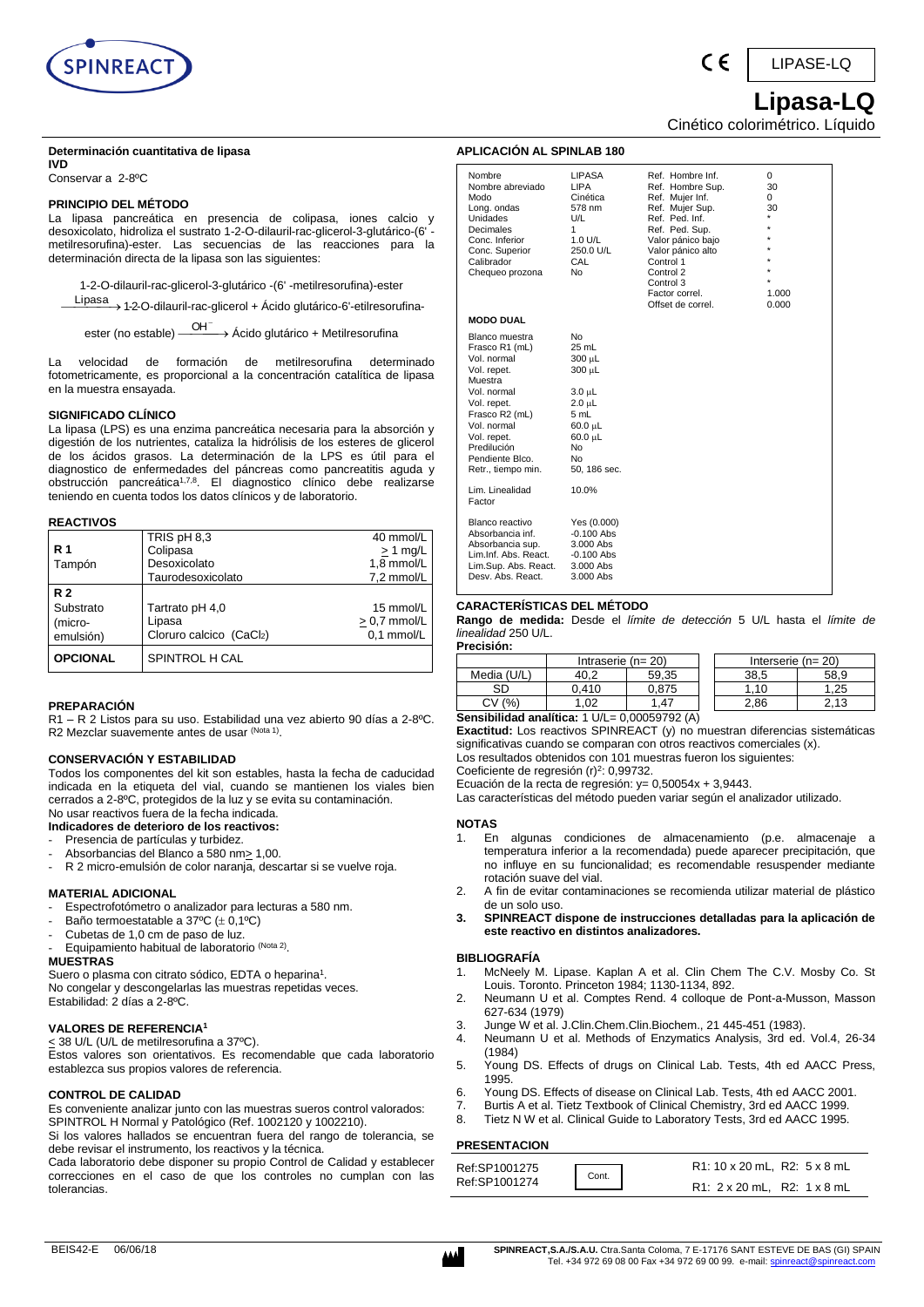

#### *Détermination quantitative de lipase* **IVD**

Conserver à 2-8ºC

## **PRINCIPE DE LA METHODE**

La lipase pancréatique en présence de colipase, ions calcium et désoxycholate, hydrolyse le substrat 1-2-O-dilauryl-rac-glycérol-3 glutarique-(6' -méthyl-résorufine)-ester. Les séquences des réactions visant à déterminer directement la lipase sont les suivantes :

1-2-O-dilauryl-rac-glycérol-3-glutarique -(6' -méthyl-résorufine)-ester

⎯*Lipase* ⎯⎯→ 1-2-O-dilauryl-rac-glycérol + Acide glutarique-6'-méthyl-

résorufine-ester (non stable) — <sup>OH⊤</sup>→ Acide glutarique + Méthylrésorufine

La vitesse de formation de méthyl-résorufine, déterminé par photométrie, est proportionnelle à la concentration catalytique dans l'échantillon testé.

## **SIGNIFICATION CLINIQUE**

La lipase (LPS) est une enzyme pancréatique nécessaire à l'absorption et la digestion des nutriments. Elle catalyse l'hydrolyse des esters de glycérol des acides gras. La détermination de la LPS sert au diagnostic de maladies du pancréas telles que la pancréatite aiguë et l'obstruction pancréatique<sup>1,7,8</sup>. Le diagnostic clinique doit être réalisé en tenant compte de toutes les données cliniques et de laboratoire.

#### **RÉACTIFS**

| <b>R</b> 1<br>Tampon       | TRIS pH 8,3<br>Colipase<br>Désoxycholate                    | 40 mmol/L<br>$> 1$ mg/L<br>1,8 mmol/L     |
|----------------------------|-------------------------------------------------------------|-------------------------------------------|
| R <sub>2</sub><br>Substrat | Taurodésoxycholate<br>Tartrate pH 4,0<br>Substrat de Lipase | 7,2 mmol/L<br>15 mmol/L<br>$> 0.7$ mmol/L |
| (microémulsion)            | Chlorure de calcium (CaCl <sub>2</sub> )                    | 0.1 mmol/L                                |
| <b>OPTIONNEL</b>           | SPINTROL H CAL                                              |                                           |

#### **PREPARATION**

Tous les réactifs sont prêts à l'emploi.

#### **CONSERVATION ET STABILITE**

Tous les composants du kit sont stables jusqu'à la date de péremption indiquée sur l'étiquette, et si les flacons sont maintenus hermétiquement fermés à 2-8ºC, à l'abri de la lumière et des sources de contamination.

Ne pas utiliser les réactifs en dehors de la date indiquée.

## **Indices de détérioration des réactifs:**

- Présence de particules et turbidité.
- Absorbation du blanc à 580 < 1,4.
- R 2 microémulsion de couleur orange, ne pas considérer si devient rouge.

## **MATERIEL SUPPLEMENTAIRE**

- Auto-analyseur SPINLAB 180.
- Equipement classique de laboratoire.

#### **ÉCHANTILLONS**

Sérum ou plasma avec citrate de sodium, EDTA ou héparine<sup>1</sup>. Ne pas congeler ni décongeler les échantillons plusieurs fois. Stabilité: 2 jours à 2-8ºC.

#### **VALEURS DE REFERENCE<sup>1</sup>**

<u><</u> 38 U/L (U/L de méthyl-résorufine à 37ºC).

Ces valeurs sont données à titre d'information. Il est conseillé à chaque laboratoire de définir ses propres valeurs de référence.

## **CONTROLE DE QUALITE**

Il est conseillé d'analyser conjointement les échantillons de sérum dont les valeurs ont été contrôlées: SPINTROL H Normal et pathologique (Réf. 1002120 et 1002210).

Si les valeurs se trouvent en dehors des valeurs tolérées, analyser l'instrument, les réactifs et la technique.

Chaque laboratoire doit disposer de son propre contrôle de qualité et déterminer les mesures correctives à mettre en place dans le cas où les vérifications ne correspondraient pas aux attentes.

# Cinétique colorimétrique. Liquide

**APPLICATION AU SPINLAB 180**

 $\epsilon$ 

| Name<br>Abbr. Name<br>Mode<br>Wavelength<br>Units<br>Decimals<br>Low Conc.<br>High Conc.<br>Calibrator name<br>Prozone check                                                                                                | LIPASE<br><b>LIPA</b><br>Kinetic<br>578 nm<br>U/L<br>1<br>1.0 U/L<br>250.0 U/L<br>CAL<br>No                                       | Ref. male low<br>Ref. male high<br>Ref. female low<br>Ref. female high<br>Ref. Ped. Low<br>Ref. Ped. High<br>Panic value low<br>Panic value high<br>Control 1<br>Control 2<br>Control 3<br>Correlat, factor<br>Correlat, offset | 0<br>30<br>0<br>30<br>$\star$<br>$\star$<br>$\star$<br>$\star$<br>$\star$<br>$\star$<br>÷<br>1.000<br>0.000 |
|-----------------------------------------------------------------------------------------------------------------------------------------------------------------------------------------------------------------------------|-----------------------------------------------------------------------------------------------------------------------------------|---------------------------------------------------------------------------------------------------------------------------------------------------------------------------------------------------------------------------------|-------------------------------------------------------------------------------------------------------------|
| <b>DUAL MODE</b>                                                                                                                                                                                                            |                                                                                                                                   |                                                                                                                                                                                                                                 |                                                                                                             |
| Sample blank<br>R1 bottle (mL)<br>Normal volume<br>Rerun volume<br>Sample<br>Normal volume<br>Rerun volume<br>R <sub>2</sub> bottle (mL)<br>Normal volume<br>Rerun volume<br>Predilución<br>Slope blank<br>Delay, min. time | No<br>25 mL<br>300 µL<br>300 µL<br>$3.0 \mu L$<br>$2.0 \mu L$<br>5 mL<br>$60.0 \mu L$<br>$60.0 \mu L$<br>No<br>No<br>50, 186 sec. |                                                                                                                                                                                                                                 |                                                                                                             |
| Linearity limit<br>Factor                                                                                                                                                                                                   | 10.0%                                                                                                                             |                                                                                                                                                                                                                                 |                                                                                                             |
| Reagent blank<br>Low Absorbance<br><b>High Absorbance</b><br>R. Abs. L. Limit<br>R. Abs. H. Limit<br>R. Abs. Deviation                                                                                                      | Yes (0.000)<br>$-0.100$ Abs<br>3.000 Abs<br>$-0.100$ Abs<br>3.000 Abs<br>3.000 Abs                                                |                                                                                                                                                                                                                                 |                                                                                                             |

## **CARACTERISTIQUES DE LA METHODE**

**Plage de mesure**: Depuis la limite de détection de 5 U/L, jusqu'à la limite de linéarité de 250 U/L.

Si la concentration de l'échantillon est supérieure à la limite de linéarité, diluer 1/10 avec du NaCl 9 g/L et multiplier le résultat final par 10. **Précision:**

|               | Intra-série ( $n = 20$ ) |       |  | Inter-série ( $n = 20$ ) |      |
|---------------|--------------------------|-------|--|--------------------------|------|
| Movenne (U/L) | 40.2                     | 59.35 |  | 38.5                     | 58.9 |
| SD            | 0.410                    | 0.875 |  | 1.10                     | .25  |
| (%<br>СV      | .02                      | . .47 |  | 2.86                     | 2.13 |

**Sensibilité :** 1 U/L = 0,00059792 (A)

**Exactitude***:* Les réactifs SPINREACT (y) ne montrent pas de différences systématiques significatives lorsqu'on les compare à d'autres réactifs commerciaux (x).

Les résultats obtenus avec 101 échantillons ont été les suivants:

Coefficient de corrélation  $(r)^2$ : 0,99732.

Equation de la Coubre de régression: y=0,50054x +3,9443

Les caractéristiques de la méthode peuvent varier suivant l'analyseur employé.

#### **REMARQUES**

- Dans certaines conditions de stockage (par ex. stockage à température inférieure à celle recommandée) une précipitation peut apparaître ; elle n'influe pas sur sa fonctionnalité; mais il est recommandé de renouveler la suspension en tournant doucement le flacon.
- 2. Afin d'éviter les contaminations, il est conseillé d'utiliser du matériel en plastique à usage unique.
- **3. SPINREACT dispose de consignes détaillées pour l'application de ce réactif dans différents analyseurs.**

#### **BIBLIOGRAPHIE**

- 1. McNeely M. Lipase. Kaplan A et al. Clin Chem The C.V. Mosby Co. St Louis. Toronto. Princeton 1984; 1130-1134, 892.
- 2. Neumann U et al. Comptes Rend. 4 colloque de Pont-a-Musson, Masson 627-634 (1979)
- 3. Junge W et al. J.Clin.Chem.Clin.Biochem., 21 445-451 (1983).
- 4. Neumann U et al. Methods of Enzymatics Analysis, 3rd ed. Vol.4, 26-34 (1984)
- 5. Young DS. Effects of drugs on Clinical Lab. Tests, 4th ed AACC Press, 1995.
- 6. Young DS. Effects of disease on Clinical Lab. Tests, 4th ed AACC 2001.<br>7. Burtis A et al. Tietz Textbook of Clinical Chemistry, 3rd ed AACC 1999.
- Burtis A et al. Tietz Textbook of Clinical Chemistry, 3rd ed AACC 1999.
- 8. Tietz N W et al. Clinical Guide to Laboratory Tests, 3rd ed AACC 1995.

## **PRÉSENTATION**

| Ref:SP1001275 | Cont. | R1: 10 x 20 mL, R2: 5 x 8 mL |
|---------------|-------|------------------------------|
| Ref:SP1001274 |       | R1: 2 x 20 mL, R2: 1 x 8 mL  |

 **Lipase-LQ**